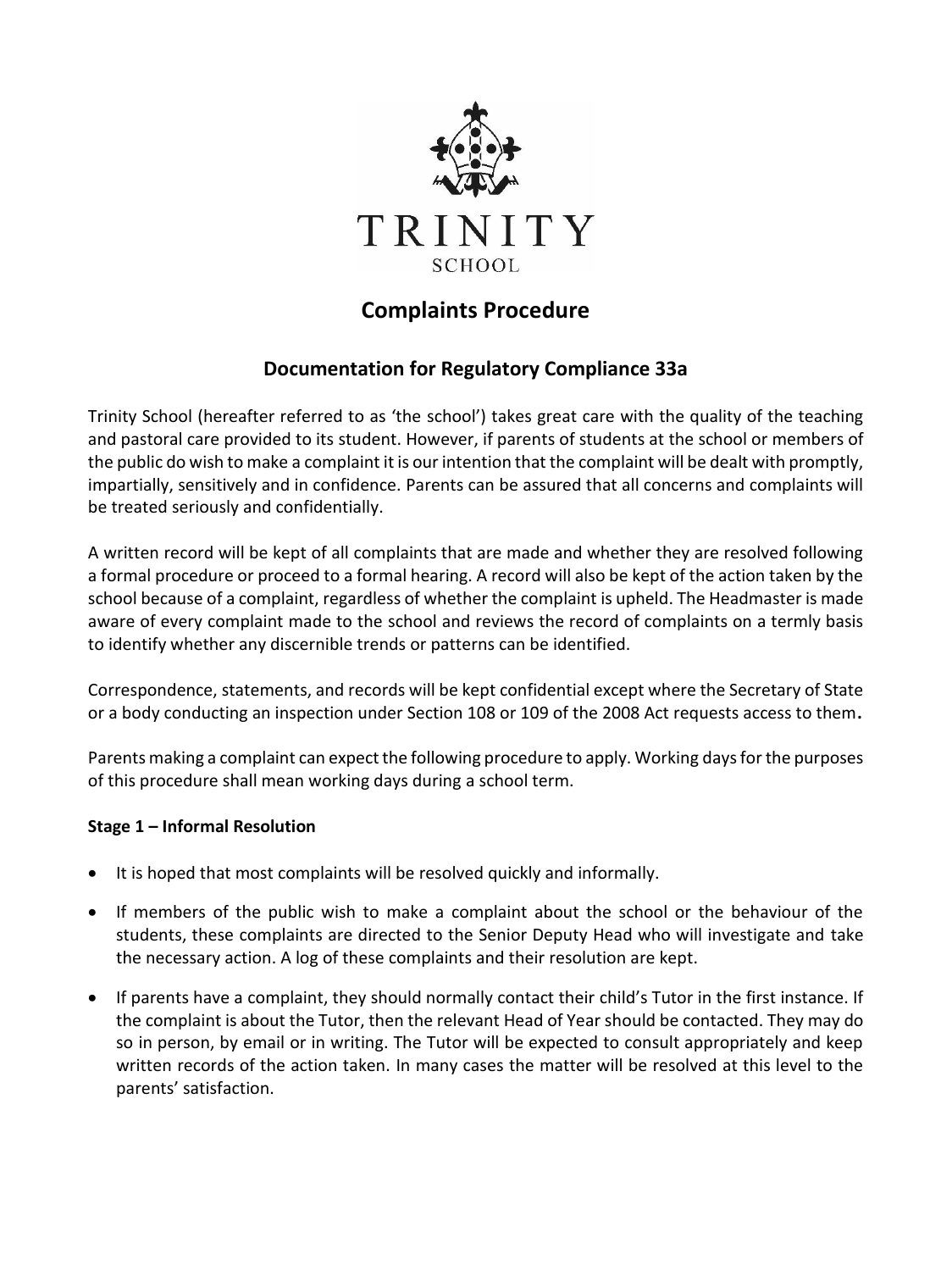- If a Tutor is unable to resolve the complaint, they will refer the matter to the appropriate Head of Year. Heads of Year may consult with respective Heads of the Lower and Middle School and Sixth Form.
- Parents may also make complaints to other member of staff, for example to Heads of Department, Heads of Year or the Head of Lower and Middle School and Sixth Form, who will follow the appropriate pathways of consultation and will hopefully resolve the complaint quickly and to the parents' satisfaction.
- A written record of all complaints and the date on which they were received will be kept.
- All complaints will be treated in a timely and confidential manner. Knowledge of the complaint will be limited to those directly involved.
- Should the matter not be resolved in this informal way within 10 working days of the complaint being made, parents are advised to proceed with the complaint in accordance with Stage 2.

### **Stage 2 – Formal Resolution**

- If the complaint cannot be, or is not being, resolved on an informal basis, then the parents may at any time put their complaint in writing to the Headmaster. The Headmaster will respond to the parent concerned within 5 working days, indicating how the school proposes to proceed.
- It may be necessary for the Headmaster or, acting on his behalf, the Senior Deputy Head, or another member of the Senior Management Team to carry out further investigations and these will begin as soon as possible. Written records will be kept of all meetings and interviews held in relation to the complaint.
- Once the Headmaster is satisfied that, as far as is practicable, all the relevant facts have been established, a decision will be made within 5 working days and the parents will be informed of this decision, and the reasoning behind it, in writing.
- The period between the Headmaster receiving the complaint and informing parents of the final decision will be no longer than 20 working days. Please note that any complaint received within 20 working days of the end of term or half term is likely to take longer to resolve owing to school holidays and the unavailability of staff.
- The Headmaster will keep written records of all meetings and interviews held in relation to the complaint.

It is hoped that parents will feel satisfied with the outcome, or that, at least, all concerns they have raised have been fully and fairly considered. If parents are not satisfied, they may if they wish proceed to Stage 3 of the complaints procedure.

#### **Stage 3 – Panel Hearing**

• Where parents are not satisfied with the response to their complaint under Stage 2, or where the parent's complaint relates to the Headmaster's own actions, they should contact the Chief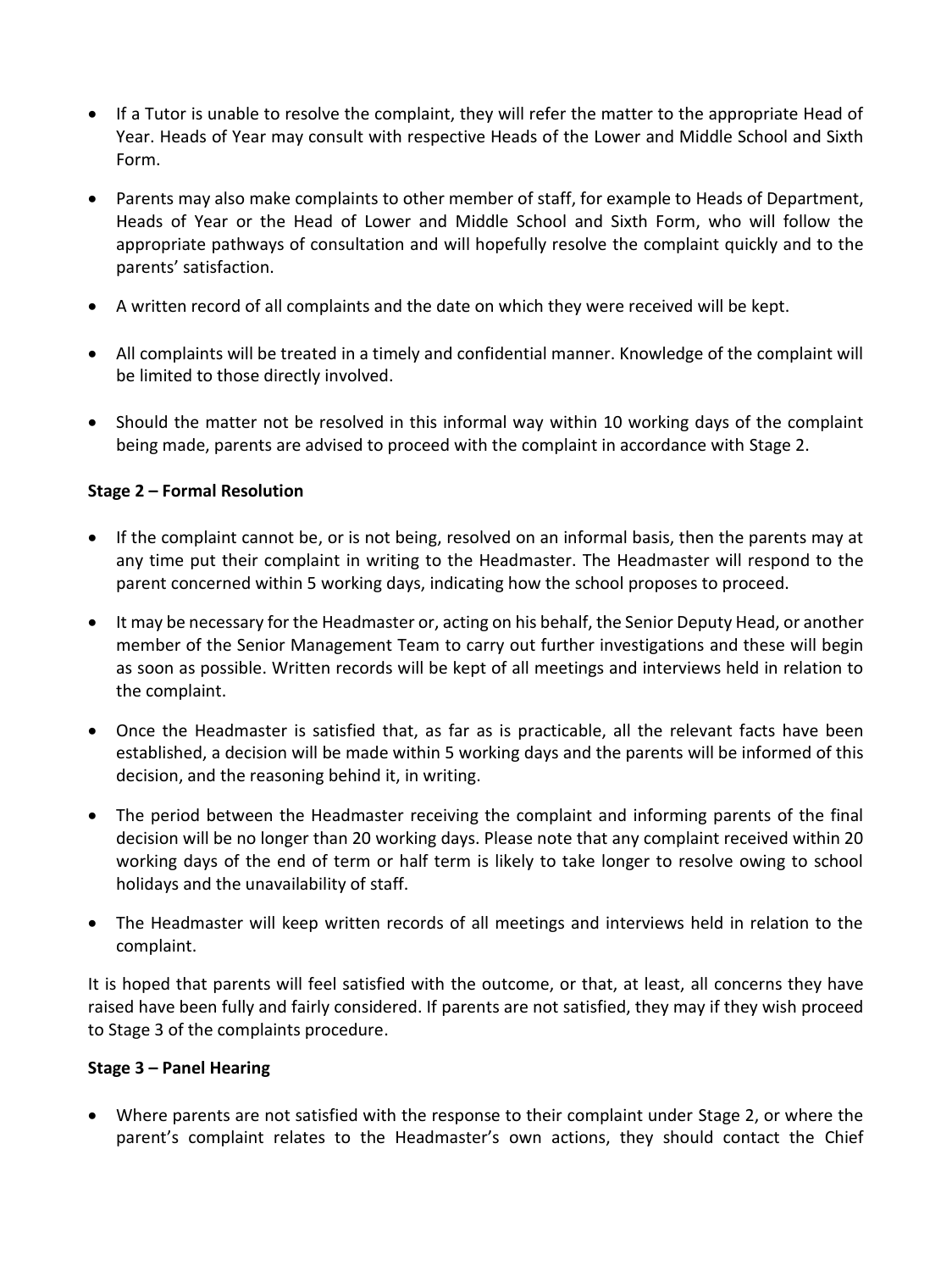Executive of the Foundation to request a panel hearing. The Chief Executive has been appointed by Governors of the Court of the Whitgift Foundation to call hearings of the Complaints Panel.

| Name of the Chief Executive: | Mr Martin Corney                      |
|------------------------------|---------------------------------------|
| Telephone number:            | 0208 256 1594                         |
| Email:                       | martincorney@whitgiftfoundation.co.uk |

- The letter to the Chief Executive should set out the parent's grounds of appeal/complaint and include a list of those documents they believe to be in the school's possession and wish the Panel to see. The letter should be delivered to the Chief Executive within 5 working days of the receipt of the Headmaster's decision at Stage 2.
- The Chief Executive, on behalf of the Complaints Panel, will acknowledge the complaint and schedule a hearing to take place as soon as practicable and certainly within 20 working days.
- The request will usually only be considered if the procedures at Stages 1 and 2 have been completed and the Panel will not consider any new areas of complaint which have not been previously raised as part of the complaints procedure.
- The complaints panel will consist of at least three persons not directly involved in the matters detailed in the complaint, one of whom will be independent of the management and running of the school. Each of the panel members shall be appointed by the Chairman of the Governors of the Court of the Whitgift Foundation.
- If the Complaint Panel deems it necessary, it may require that further details of the complaint, or any matter related to it, be supplied in advance of the hearing. Copies of such particulars shall be provided by the Chief Executive to all concerned parties not later than seven working days prior to the hearing.
- Parents may be accompanied to the hearing. Legal representation will not normally be appropriate.
- The Headmaster's decision may be stayed pending the decision of the Complaints Panel, upon application for a stay by the parents, in the first instance to the Headmaster and if necessary to the Chairman of the Governors of the Court of the Whitgift Foundation. Where such a stay is granted, the Headmaster or the Chairman may, where he considers it appropriate, direct the pupil to remain absent from the school pending the Hearing and the Complaint Panel's decision.
- If possible, the Panel will resolve the complaint immediately, without the need for further investigation. Where further investigation is required, the Panel will inform concerned parties how it should be carried out and the time within which it should be completed.
- A full minute of proceedings will be taken.
- After consideration of all the facts they consider relevant, the Panel will decide on its findings and recommendation within 10 days of the Hearing. The Chair of the Panel will write to the parents informing them of its findings and recommendations, and the reasons for them. The findings and recommendations of the Panel will be final. The Panel's findings and recommendations will also be